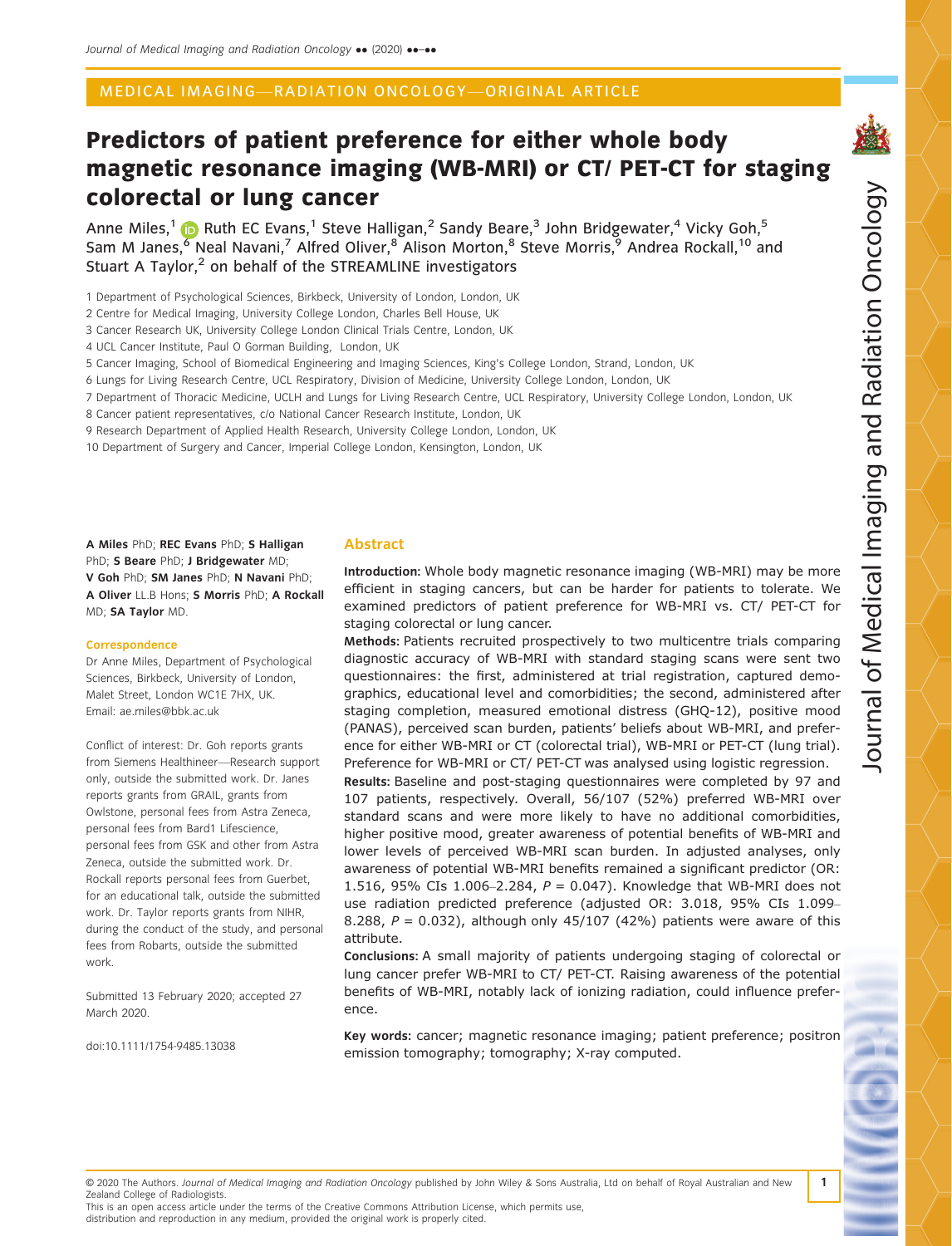# Introduction

Optimal management of patients diagnosed with cancer relies upon efficient and accurate staging, in particular, identification of metastatic disease. Current staging pathways are often complex, time consuming and involve several imaging modalities, most of which use ionizing radiation that has been linked to radiation-induced malignancies, particularly in those exposed when young.1 Whole body magnetic resonance imaging (WB-MRI) is an emerging technology that can image the body in less than one hour without ionizing radiation and could improve staging efficiency by reducing need for multiple scans, whilst at least matching diagnostic accuracy for metastases.<sup>2</sup> WB-MRI is already employed routinely for staging certain cancers, notably multiple myeloma.<sup>3</sup> Recently, two large multicentre prospective trials found that accuracy of WB-MRI staging pathways in colorectal and lung cancer does not differ significantly from standard pathways, but reduces time to staging, the number of tests required and overall costs.<sup>4,5</sup>

Evaluation of new healthcare technology must fully consider the preferences, needs and values of the patient<sup>6</sup> which in the case of WB-MRI means comparison with standard pathways.<sup>7</sup> A single staging WB-MRI could reduce the psychological burden of prolonged and intensive multi-modality staging<sup>8</sup> whilst avoiding radiation exposure.<sup>1</sup> Conversely, WB-MRI can be stressful: scan time exceeds standard alternatives and MRI scanners are noisy, and require full body and head immersion inside a relatively narrow 'tube'. Somewhere between 4 and 30% of patients experience some distress before and during MRI.<sup>9</sup> Indeed, recent data show patients experience greater psychological and physical 'burden' during WB-MRI than either CT or PET-CT, and perceived burden is increased in those with high levels of emotional distress and existing medical comorbidities.<sup>10</sup> The extent to which this influences patient preference is, however, unknown; particularly in patients aware of the potential benefits of WB-MRI.

Factors underpinning patient cancer staging preferences are complex. Patients rate rapid diagnosis and treatment as one of the most important aspects of hospital-based care, $^{11}$  but are prepared to wait for results if they are more accurate.<sup>12</sup> To date, most imaging preference studies have concentrated on the physical aspects of scanning experience, without examining patients' understanding of other attributes, such as diagnostic accuracy and safety. For example, a recent study suggested breast cancer patients preferred spectral mammography over breast MRI, $^{13}$  yet patients were told to assume both scans were of equivalent diagnostic accuracy and there was no assessment of attitudes towards, or awareness of, ionizing radiation exposure.

The present study aimed to identify predictors of patient preferences for either WB-MRI or CT/ PET-CT

2

when staging known or highly suspected colorectal or lung cancer.

# Methods

Patients recruited to two parallel multicentre clinical trials comparing the diagnostic accuracy and cost-effectiveness of WB-MRI with standard tests for staging colorectal (Streamline C) and lung cancer (Streamline L) were invited to complete postal questionnaires before and after staging. Full ethical permission was given by Camden and Islington National Research Ethics Service (NRES) on 03/10/2012, project numbers: 12/LO/1176 (Streamline C) and 12/LO/1177 (Streamline L). The full protocols can be found  $at^{-14}$  but, in summary, eligible patients had known or suspected colorectal or lung cancer and were due to undergo staging. As part of the main trials, patients underwent WB-MRI in addition to all standard staging tests.

Trial informed consent procedure involved patients receiving, prior to participation, an information sheet detailing the trial protocol and research interventions, which described the trial rationale and detailed potential benefits of WB-MRI (see Appendix S1). Patients also received standard CT and PET-CT information sheets as appropriate from their local recruitment site, given these tests were performed as part of routine clinical care.

Participants were recruited to the Streamline trials from 22 hospitals in the UK, and consented to participate in either interview or questionnaire studies to gauge their experience of staging and the influence of scan attributes on scan preference. The results of the interview study have been reported elsewhere, $15$  as have data from the present cohort pertaining to the perceived burden of WB-MRI and standard staging scans, $^{10}$  and a discrete choice experiment assessing the influence of scan attributes on patient preferences.<sup>16</sup> This current report pertains to patient preferences for WB-MRI and standard scans, along with predictors of preferences.

## Questionnaires

Baseline questionnaires were mailed to patients within 1 to 2 days after consenting to participate and whilst they were still undergoing staging. The post-staging questionnaire was sent one month after the baseline questionnaire, when staging was complete. In the covering letter for the post-staging questionnaire, patients were encouraged to return the baseline questionnaire if they had not yet done so. Patients were provided with stamped addressed reply envelopes and were paid £20 upon receipt of two completed questionnaires.

Consecutive patients were approached to participate until a minimum of 100 patients had returned the poststaging questionnaire. The study was originally powered to assess the comparative patient-perceived burden of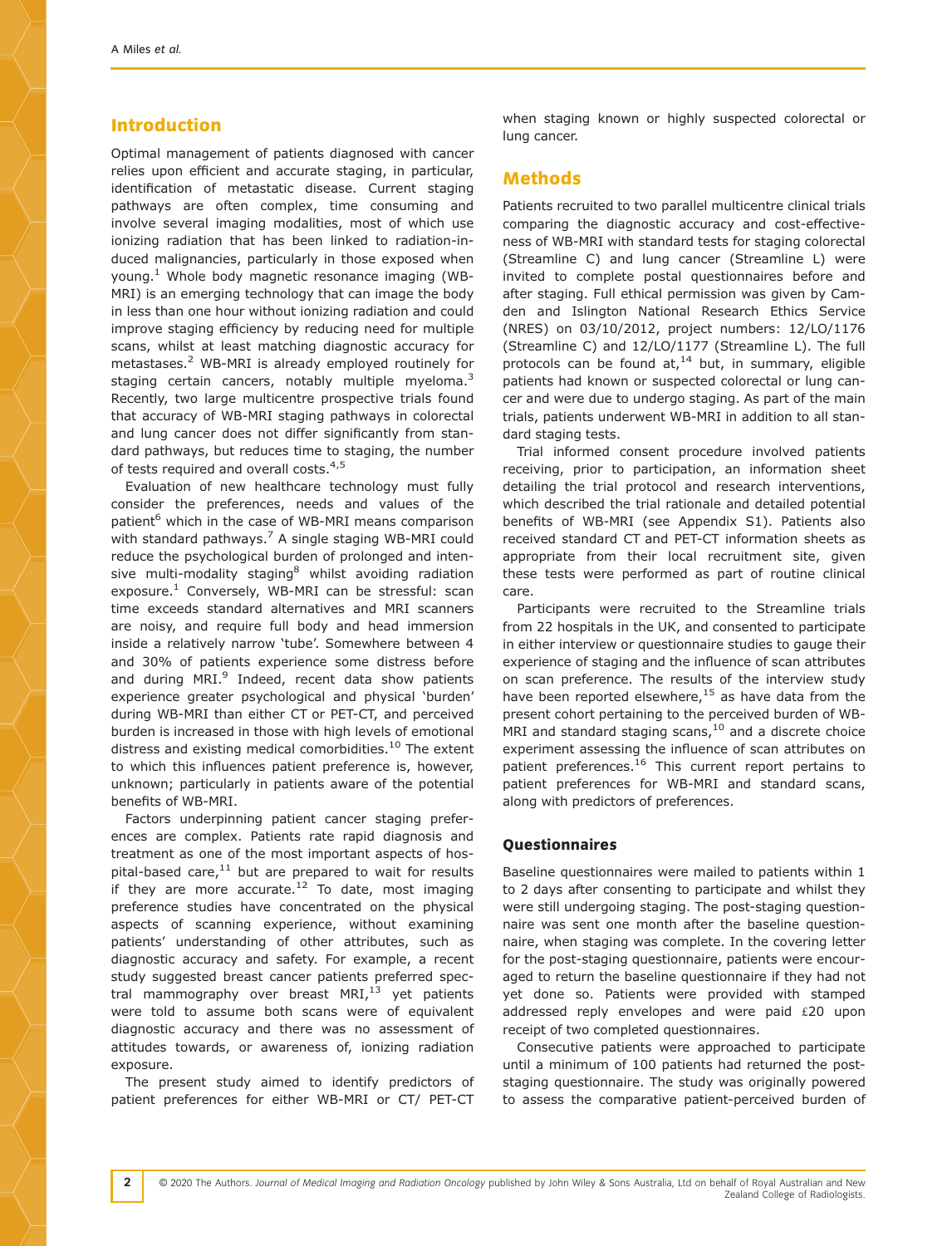WB-MRI and standard staging tests, as reported previously.<sup>10</sup>

For patients with suspected or known colorectal cancer recruited to Streamline C, questionnaires referred to CT of the chest, abdomen and pelvis (the standard staging scan for colorectal cancer) and WB-MRI. For patients with known or suspected non-small cell lung cancer recruited to Streamline L, questionnaires referred to whole body PET-CT (the standard staging scan for lung cancer) and WB-MRI.

#### Baseline questionnaire content

## Demographics

Patient age and gender were collected; missing data were populated using registration information held at the clinical trial centre (with patient consent). Educational level was assessed using the question from the 2011 Census for England with the addition of a 'prefer not to say' response option. Post/zip code data were used to calculate an area-based deprivation score for each individual using the 2010 IMD scale<sup>17</sup> which was then categorized into quintiles with 1 representing highest levels of deprivation and 5 lowest.

## Follow-up questionnaire content

## **Comorbidities**

Patients were asked to report ('yes' or 'no') whether they had any of the following diseases: heart or vascular disease, diabetes, epilepsy, stroke, arthritis, asthma, mental or emotional disorder. There was also an option to provide details of any other illness.

#### Emotional distress

Distress was assessed using the 12 item General Health Questionnaire (GHQ-12),<sup>18,19</sup> which asks patients to compare their psychological state over the last three months with their normal functioning level and includes items related to anxiety, happiness, depression, decision making, confidence, concentration and sleep disturbance. Six items are framed positively, with four response options ranging from 'better/more than usual' to 'much less than usual' and six items framed negatively with four responses options ranging from 'not at all' to 'much more than usual'. An example item is as follows: 'In the last three months have you....felt you couldn't overcome your difficulties'.

#### Positive mood

Current mood was assessed by the positive subscale of PANAS, a 10 item scale, where positive affect is described as 'a state of high energy, full concentration and pleasurable engagement'.<sup>20,21</sup>

## Beliefs regarding potential benefits of WB-MRI

Patient perceptions regarding potential benefits of WB-MRI compared to standard staging were assessed using five items developed specifically for the study. The first 2 items were factual and related to use of ionzing radiation, or otherwise, by the tests. 'The Whole Body MRI scan uses X-ray radiation'. (correct answer = No) 'The CT [PET-CT] scan uses X-ray radiation'. (correct answer = Yes). The final  $3$  items referred to beliefs regarding potential benefits of WB-MRI that had not yet been fully established: 'If doctors use a Whole Body MRI scan, patients might need fewer scans in total to diagnose and stage their cancer'. 'If doctors use a Whole Body MRI scan, patients might know sooner what their full diagnosis is (i.e. not just whether they have cancer, but whether their cancer has spread)'. 'The whole body MRI scan is more accurate than CT [PET-CT] at detecting cancer and discovering whether cancer has spread'. Response options given were 'yes', 'no' and 'not sure'. Responses were summed to generate a total score ranging from 0 to 5, where 5 equates to more positive beliefs regarding WB-MRI.

#### WB-MRI scan burden

Patients were asked to document their experience of WB-MRI using a 26-item scale modified from an instrument developed to assess experience of colonoscopy.<sup>22</sup> The scale has previously been adapted to better capture experience of diagnostic imaging scans<sup>23</sup> and for the current study was modified further to include items deemed relevant by the researchers to WB-MRI, based on interview data from initial patients recruited. The scale had three domains: scan discomfort (13 items), worry (6 items) and satisfaction (7 items). Response options were on a 1 to 7 scale, anchored at both ends, with participants asked to indicate experience by ticking along the scale. An example discomfort item was 1='claustrophobic' to 7= 'not claustrophobic'. Questionnaire content and results from the current study cohort has been reported previously.<sup>10</sup>

## Scan preference

Patients were asked: 'If you had to have JUST ONE of the tests again which one would you prefer? Please circle or underline the one you would choose'. Choices given were WB-MRI and CT (Steamline C), and WB-MRI and PET-CT (Streamline L).

## Statistical analysis

Data were analysed using SPSS version 24. Demographics of responders and non-responders, and of participants recruited to Streamline C and Streamline L, were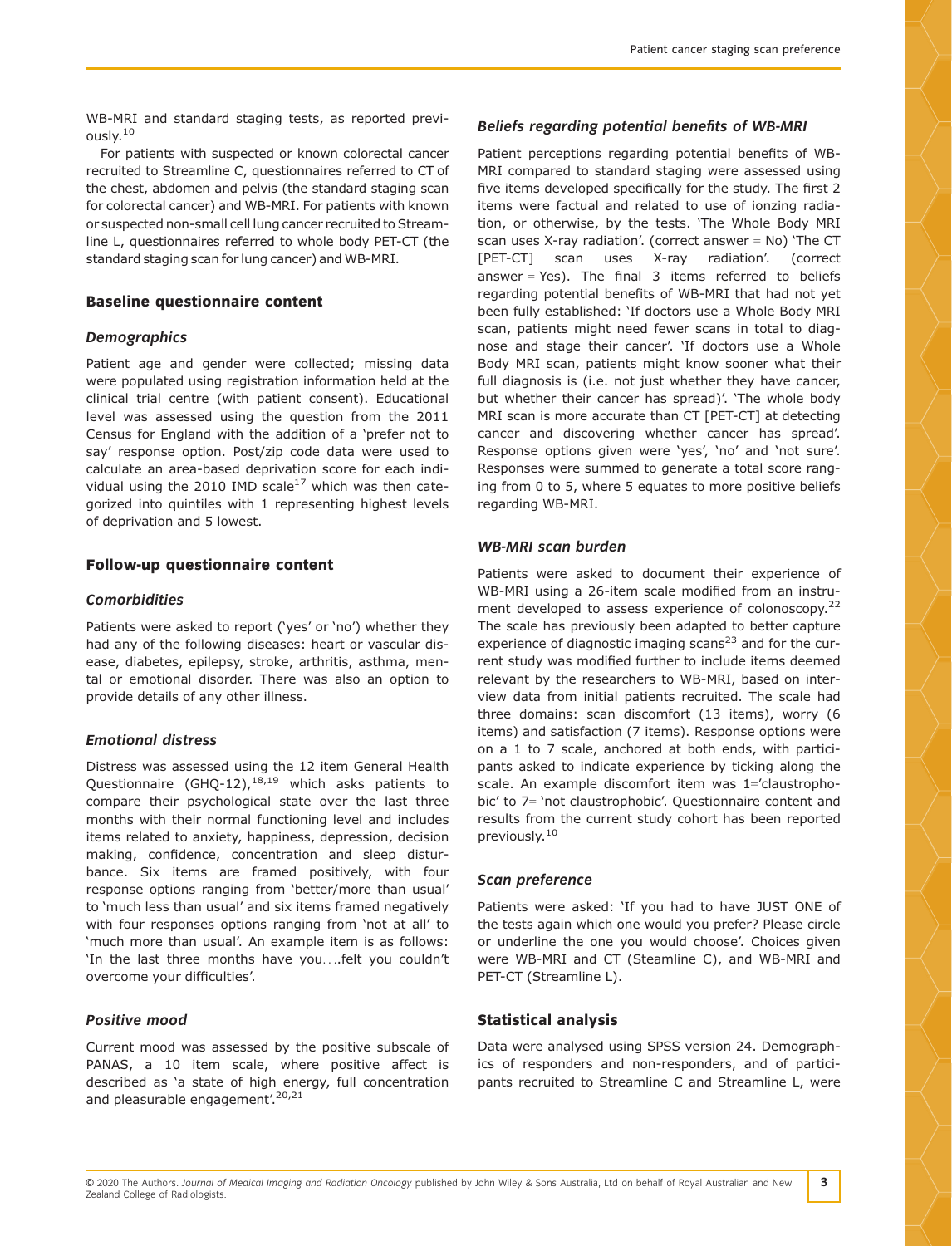analysed using independent t-tests for continuous variables and chi-square for categorical variables.

Logistic regression was used to identify predictors of scan preference (WB-MRI vs CT/PET-CT). Predictors (age, gender, educational qualifications, cancer type, presence of comorbidities, emotional distress, positive mood, beliefs about WB-MRI scans and WB-MRI scan burden) were entered individually in an unadjusted analysis, and those that were significant or approaching significance ( $P < 0.10$ ) were entered into a final adjusted analysis. Spearman's rank correlation coefficients were computed for all variables entered into the adjusted regression model.

The 5 scores pertaining to beliefs regarding WB-MRI were summed (range 0 to 5) and also tested separately to assess influence of specific beliefs on scan preference. Educational level was categorized into 'some' vs 'no' qualifications; comorbidity responses were summed to form a dichotomous variable (any comorbidity 'present' versus 'absent') removing emotional distress due to overlap with the GHQ-12. The GHQ-12 binary coding method (0-0-1-1) was applied to each item, and total scores ranged from 0 to 12; a score of 4 or higher was used to indicate significant distress.<sup>24</sup> Mean scan burden discomfort, worry and satisfaction domain scores were computed if at least 50% of component items were completed (for 7, 3 and 4 items, respectively). Internal reliability of subscales was adequate (Cronbach  $\alpha$  ranged from 0.79 to 0.98). If less than 50% items were completed, the response was coded as missing. A total 'Scan Burden' score was calculated by taking the mean of discomfort, worry and (reverse scored) satisfaction subscales, with higher scores equating to greater burden.

## Results

#### Response rates

During the study period (March 2013 and July 2015), 392 people were recruited to the Streamline trials of whom 350 (89.3%) agreed to participate in the questionnaire or interview study (see Fig. 1). Ninety-one were recruited to the interview study, $^{15}$  and 45 were not sent both questionnaires. Of the remaining 214 patients sent both questionnaires, 71 did not respond. The final study cohort was 107 (defined as those completing the follow-up questionnaire and answering the question on scan preference). Of this final cohort, 97 also completed the baseline questionnaire.

There were no significant differences between the final study cohort and those who were sent both questionnaires but did not complete the scan preference question for age  $(t < 1$ ; df = 212;  $P = 0.746$ ), cancer type [colorectal or lung] (chi-square = 1.209; df = 1;  $P = 0.272$ ) or deprivation (chi-square = 4.261; df = 2;  $P = 0.119$ ). However, women were more likely to complete questionnaires than men (59.7% vs 44.5%; chisquare = 4.564; df = 1;  $P = 0.033$ ).

## Demographics

Average participant age was 64.7 years (range: 30 to 88), with no differences between men and women (average age and range: 65.1 (30 to 85) vs. 64.2 (35 to 88), respectively;  $t < 1$ , df = 105,  $P = 0.679$ ). Sixty-two (58%) were male, 62 (72%) had educational qualifications, and 55 (59%) reported at least one additional comorbidity (see Table 1).

Patients recruited to Streamline C were younger (61.7 vs. 67.9:  $t = 2.75$ ; df = 105;  $P = 0.007$ ), more likely to have educational qualifications (83% vs. 60%; chisquare = 5.44; df = 1;  $P = 0.020$ ), less likely to report comorbidities (44% vs. 69%; chi-square =  $6.49$ ; df = 1;  $P = 0.011$ ) than patients recruited to Streamline L. There were no differences between Streamline C and Streamline L cohorts regarding gender (% male 60 vs. 56 respectively; chi-square =  $0.196$ ; df = 1;  $P = 0.658$ ), levels of positive mood post-staging (29.0 vs. 26.7, respectively;  $t = 1.352$ ;  $df = 103$ ;  $P = 0.179$ ) and presence of emotional distress (% distressed 47 vs. 40, respectively; chi-square =  $0.515$ ; df = 1;  $P = 0.473$ ).

#### Beliefs regarding potential benefits of WB-MRI

Ninety-one (85%) patients believed that WB-MRI might lead to more rapid diagnosis and staging, 80 (75%) that WB-MRI might lead to fewer scans, and 52 (49%) that WB-MRI is more accurate than CT/PET-CT. However, just 45/107 (42%) were aware that WB-MRI did not use ionizing radiation, with 59 (55%) aware that CT/PET-CT did.

Patients recruited to Streamline C had, in general, more positive beliefs regarding WB-MRI than those recruited to Streamline L (3.42 vs. 2.67;  $t = 3.08$ ,  $df = 105$ ,  $P = 0.003$ , although when belief items were tested individually, only perceptions regarding WB-MRI accuracy were significantly different between the two cohorts; 36 (66%) of patients recruited to Streamline C believed WB-MRI was more accurate than CT compared to 16 (31%) of patients recruited to Streamline L, who thought WB-MRI more accurate than PET-CT (chisquare = 12.873, df = 1;  $P < 0.001$ ).

#### Scan preference

Overall, 56/107 (52%) patients expressed a preference for WB-MRI over standard tests which, in the unadjusted regression analysis, was independent of cancer type or gender (Table 1). Patients with higher positive mood scores, no comorbidities, greater awareness of potential benefits of WB-MRI and lower total perceived burden scores for WB-MRI were more likely to express preference for WB-MRI, with younger age, educational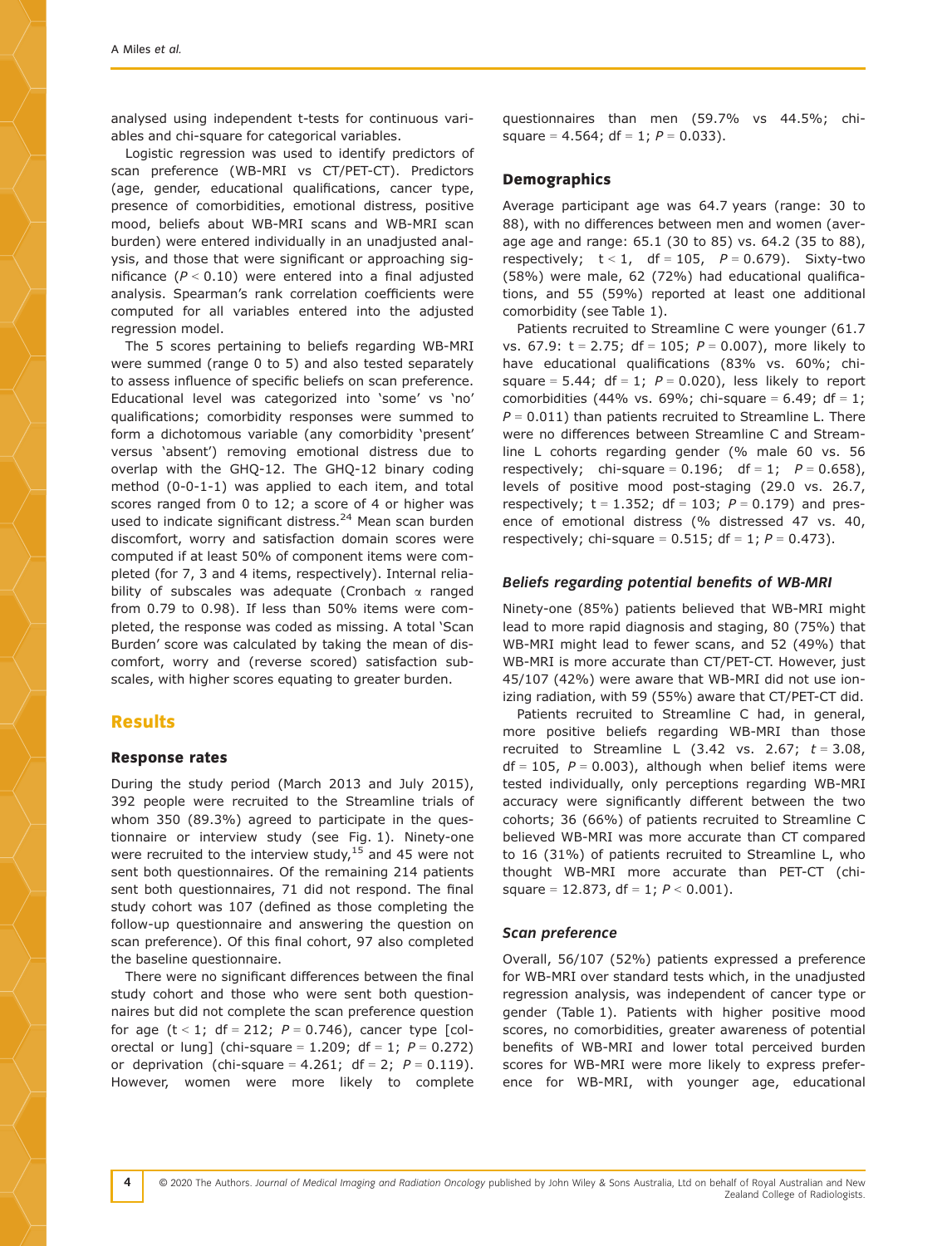

Fig. 1. Flow diagram of participants through the study (March 2013–July 2015).

qualifications and absence of high emotion distress approaching significance (Table 1).

In adjusted analyses, only greater belief in benefits of WB-MRI (OR: 1.516, 95% CIs 1.006 to 2.284,  $P = 0.047$ ) remained a significant predictor of patient preference for WB-MRI. Of the 5 items pertaining to the potential benefits of WB-MRI, only awareness that WB-MRI does not involve radiation predicted patient preference (unadjusted OR: 2.350; 95% CIs: 1.066 to 5.179;  $P = 0.034$ ; adjusted OR: 3.018, 95% CIs 1.099 to 8.288,  $P = 0.032$ ) (see Table A1: Appendix S2). Just over sixtyfour per cent of people who were aware WB-MRI did not use radiation preferred WB-MRI to standard scans (64.4%,  $n = 29/45$ ), compared with 43.5% of people unaware of this attribute ( $n = 27/62$ ). Correlations between variables entered into the regression model are shown in Table 2.

# **Discussion**

We examined preferences for WB-MRI compared to CT and PET-CT amongst 107 patients with suspected or known lung or colorectal cancer. We found that a small majority expressed a preference for WB-MRI, contrasting with previous data suggesting that, in general, patients prefer scans such as CT and PET-CT over  $MRI^{13,25}$  even when using short-bore MRI machines and rapid acquisition protocols.<sup>13</sup>

For example, Shortman et al.<sup>25</sup> compared scan burden and preference amongst patients with a variety of medical conditions (including cancer) referred for PET-CT who also volunteered to undergo PET-MRI. Overall, participants reported greater burden during PET-MRI and a higher proportion preferred PET-CT (24.6% vs. 52.2%, respectively). Those expressing a preference for PET-MRI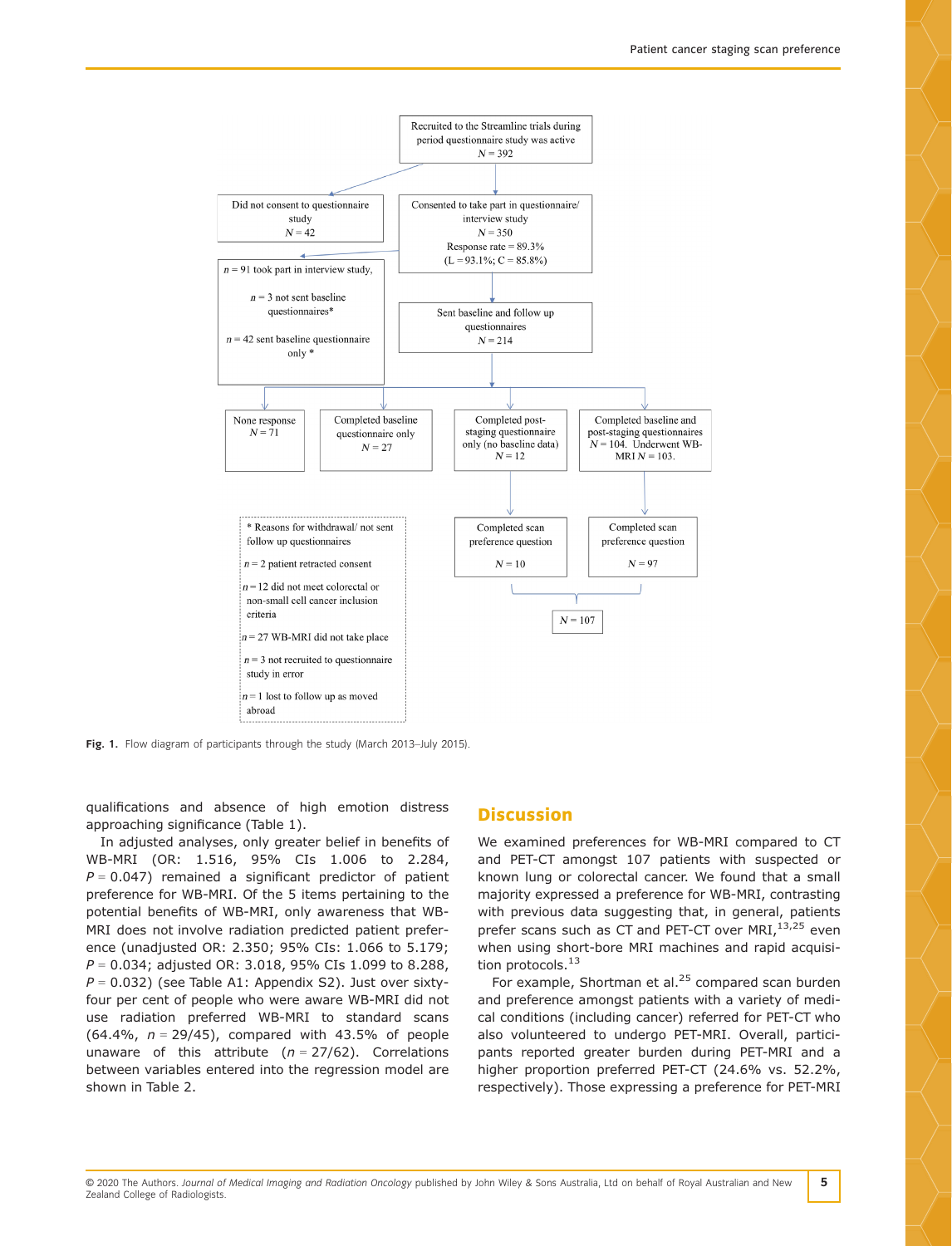Table 1. Predictors of scan preference for WB-MRI compared with CT/PET-CT

| Predictor                                                    | Sample characteristics                   | Odds Ratios/ Exp_B (CI)               |                                       |
|--------------------------------------------------------------|------------------------------------------|---------------------------------------|---------------------------------------|
|                                                              | (% and N unless otherwise)<br>specified) | Unadjusted( $N = 107$ )               | Adjusted( $N = 83$ )                  |
| Demographic and clinical variables                           |                                          |                                       |                                       |
| Aget                                                         | 64.7 (11.9) (mean, SD)                   | 0.969 [0.937 to 1.002]<br>$P = 0.067$ | 0.976 [0.927 to 1.028]                |
| Gendert                                                      |                                          |                                       |                                       |
| Female                                                       | 42.1 (45)                                | [1.00]                                |                                       |
| Male                                                         | 57.9 (62)                                | 1.269 [0.588 to 2.740]                |                                       |
| Educational qualifications§                                  |                                          |                                       |                                       |
| No                                                           | 27.9 (24)                                | [1.00]                                | [1.00]                                |
| Yes                                                          | 72.1 (62)                                | 2.593 [0.967 to 6.950] $P = 0.058$    | 1.750 [0.498 to 6.145]                |
| Cancer typet                                                 |                                          |                                       |                                       |
| Colorectal                                                   | 51.4 (55)                                | [1.00]                                |                                       |
| Lung                                                         | 48.6 (52)                                | 0.616 [0.287 to 1.323]                |                                       |
| Physical and emotional wellbeing                             |                                          |                                       |                                       |
| Presence of comorbidities §                                  |                                          |                                       |                                       |
| <b>No</b>                                                    | 41.5 (39)                                | [1.00]                                | [1.00]                                |
| Yes                                                          | 58.5 (55)                                | 0.299 [0.128 to 0.698] $P = 0.005$    | 0.498 [0.170 to 1.453]                |
| Emotional distress (GHQ-12, post-staging)†                   |                                          |                                       |                                       |
| <b>No</b>                                                    | 58.3 (56)                                | [1.00]                                | [1.00]                                |
| Yes                                                          | 41.7 (40)                                | 0.494 [0.227 to $1.072$ ] $P = 0.074$ | 1.135 [0.381 to 3.386]                |
| Positive mood (PANAS, post-staging):                         | 28.37 (8.82)(mean, SD)                   | 1.059 [1.009 to 1.111] $P = 0.020$    | 1.044 [0.979 to 1.113]                |
| Scan beliefs and experience                                  |                                          |                                       |                                       |
| Beliefs about potential benefits of WB-MRI† (total<br>score) | 3.06 (1.30)(mean, SD)                    | 1.489 [1.082 to 2.049] $P = 0.015$    | 1.516 [1.006 to 2.284]<br>$P = 0.047$ |
| Total WB-MRI patient burden scoret                           | 2.24 (1.07) (mean, SD)                   | 0.658 [0.439 to 0.984] $P = 0.042$    | 0.648 [0.362 to 1.161]                |

†No missing data.

‡Missing data less than 5%.

§Missing data greater than 5%. Where there is missing data per cent is valid per cent.

reported lower levels of burden during this, suggesting preferences were influenced by their perception of the scan experience itself. Similarly, Hobbs et al. $^{13}$  reported that breast cancer patients preferred contrast-enhanced spectral mammography (CESM) to contrast-enhanced short-bore MRI (CEMRI), largely due to a more positive experience during the former; reasons given included shorter scan duration, greater comfort and lower noise associated, despite patients preferring the type of breast compression used for CEMRI. However, the literature is not uniform in suggesting MRI is more burdensome than other imaging techniques. Adams et al.<sup>26</sup> reported that patients experienced less burden during WB-MRI than CT, a fact attributed largely by the authors to the need for an intravenous line and administration of contrast medium during CT.

In our cohort, we have already reported that, in general, patients experience greater burden during WB-MRI than either CT or PET-CT, although absolute differences in burden scores were small. $^{10}$  In contrast to Adams et al.,<sup>26</sup> the Streamline trials WB-MRI protocol required intravenous contrast.

Despite the greater perceived patient burden of WB-MRI, our data suggest that reasons underlying patients' preferences are more complex than simply perception of the scan itself. Although, in our unadjusted analysis, greater perceived scan burden predicted scan preference, this was no longer the case in the adjusted model. Instead, the only predictor was greater belief in benefits of WB-MRI. The trial material provided to patients described some potential benefits of MRI, including potentially reduced scan number and radiation exposure. Our data suggest therefore that patients can 'trade' discomfort experienced during WB-MRI against positive beliefs regarding benefit. Indeed, using a discrete choice experiment, we have shown that most patients prefer WB-MRI-based staging pathways that are quicker, require fewer scans and avoid radiation, with 72% of colorectal cancer patients and 82% of patients with suspected lung cancer preferring such a pathway.<sup>16</sup> The Streamline trails found WB-MRI staging pathways possess these attributes over standard staging. $4.5$ 

Interestingly, of the five potential benefits presented to patients in our questionnaire, only lack of radiation independently predicted preference, despite only 42% of patients being apparently aware of this. Previous research suggests patients' knowledge regarding ionizing radiation amongst commonly used imaging technologies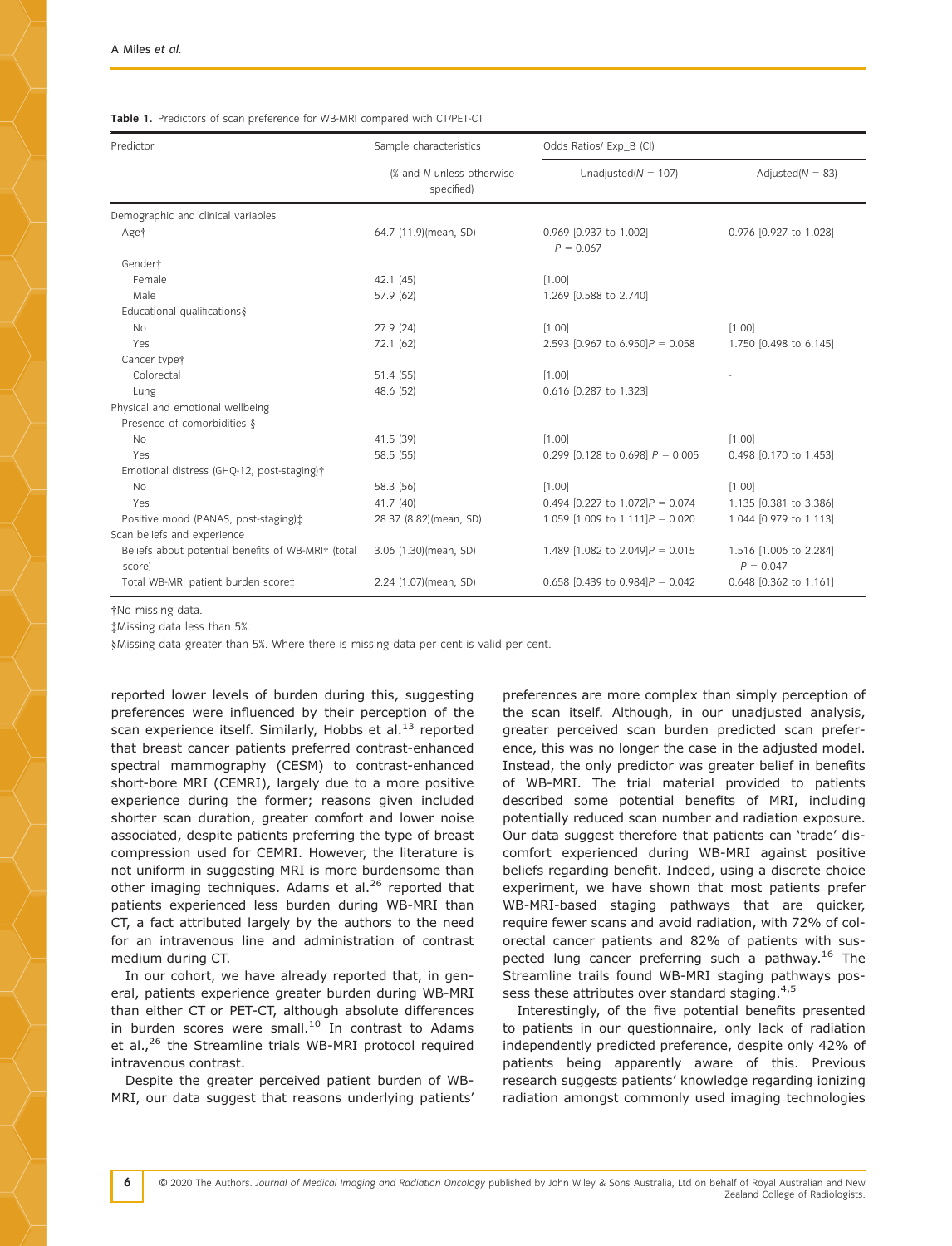|                            |             | Table 2. Correlations between predictors of scan preference entered in the adjusted regression analysis                                                                                                                                                                                                                                                                          |                                |                                |                    |                          |
|----------------------------|-------------|----------------------------------------------------------------------------------------------------------------------------------------------------------------------------------------------------------------------------------------------------------------------------------------------------------------------------------------------------------------------------------|--------------------------------|--------------------------------|--------------------|--------------------------|
|                            | Age         | Educational qualifications                                                                                                                                                                                                                                                                                                                                                       | Comorbidity                    | Positive mood                  | Emotional distress | WB-MRI scan beliefs      |
| Educational qualifications | $-0.465$    | $\begin{array}{c} \rule{0pt}{2.5ex} \rule{0pt}{2.5ex} \rule{0pt}{2.5ex} \rule{0pt}{2.5ex} \rule{0pt}{2.5ex} \rule{0pt}{2.5ex} \rule{0pt}{2.5ex} \rule{0pt}{2.5ex} \rule{0pt}{2.5ex} \rule{0pt}{2.5ex} \rule{0pt}{2.5ex} \rule{0pt}{2.5ex} \rule{0pt}{2.5ex} \rule{0pt}{2.5ex} \rule{0pt}{2.5ex} \rule{0pt}{2.5ex} \rule{0pt}{2.5ex} \rule{0pt}{2.5ex} \rule{0pt}{2.5ex} \rule{0$ |                                |                                |                    |                          |
|                            | P < 0.001   |                                                                                                                                                                                                                                                                                                                                                                                  |                                |                                |                    |                          |
|                            | $n = 86$    |                                                                                                                                                                                                                                                                                                                                                                                  |                                |                                |                    |                          |
| Comorbidity                | 0.268       | $-0.122$                                                                                                                                                                                                                                                                                                                                                                         | $\begin{array}{c} \end{array}$ |                                |                    |                          |
|                            | $P = 0.008$ | $n = 86$                                                                                                                                                                                                                                                                                                                                                                         |                                |                                |                    |                          |
|                            | $V = 97$    |                                                                                                                                                                                                                                                                                                                                                                                  |                                |                                |                    |                          |
| Positive mood              | 0.148       | $-0.031$                                                                                                                                                                                                                                                                                                                                                                         | $-0.251$                       | $\begin{array}{c} \end{array}$ | I                  |                          |
|                            | $n = 105$   | $n = 84$                                                                                                                                                                                                                                                                                                                                                                         | $P = 0.014$                    |                                |                    |                          |
|                            |             |                                                                                                                                                                                                                                                                                                                                                                                  | $n = 95$                       |                                |                    |                          |
| Emotional distress         | $-0.050$    | 0.055                                                                                                                                                                                                                                                                                                                                                                            | 0.207                          | $-0.366$                       | $\mid$             | $\overline{\phantom{a}}$ |
|                            | $n = 107$   | $n = 86$                                                                                                                                                                                                                                                                                                                                                                         | $P = 0.042$                    | P < 0.001                      |                    |                          |
|                            |             |                                                                                                                                                                                                                                                                                                                                                                                  | $n = 97$                       | $n = 105$                      |                    |                          |
| WB-MRI scan beliefs        | $-0.005$    | 0.244                                                                                                                                                                                                                                                                                                                                                                            | $-0.080$                       | 0.117                          | $-0.136$           |                          |
|                            | $n = 107$   | $P = 0.023$                                                                                                                                                                                                                                                                                                                                                                      | $6 = u$                        | $n = 105$                      | $n = 107$          |                          |
|                            |             | $n = 86$                                                                                                                                                                                                                                                                                                                                                                         |                                |                                |                    |                          |
| WB-MRI scan burden         | 0.000       | $-0.010$                                                                                                                                                                                                                                                                                                                                                                         | 0.236                          | $-0.312$                       | 0.342              | $-0.102$                 |
|                            | $n = 106$   | $n = 85$                                                                                                                                                                                                                                                                                                                                                                         | $P = 0.020$                    | P < 0.001                      | P < 0.001          | $n = 106$                |
|                            |             |                                                                                                                                                                                                                                                                                                                                                                                  | $n = 96$                       | $n = 104$                      | $n = 106$          |                          |
|                            |             |                                                                                                                                                                                                                                                                                                                                                                                  |                                |                                |                    |                          |

 $1.9 - 1$ 

is relatively poor, $27,28$  and once informed, patients are less willing to undergo scans such as  $CT<sup>29</sup>$  Indeed, the International Atomic Energy Agency state that medical radiation should consider patient concerns $30$  and it is known that cancer patients desire information regarding use of ionizing radiation for medical imaging.<sup>27</sup> Should WB-MRI disseminate in the NHS, radiation avoidance should be emphasized to patients given its influence on their preferences.

# Study limitations

During our study, the diagnostic accuracy outcomes of the Streamline trials were unknown, meaning that any potential advantages over standard scans, other than avoiding radiation, remained theoretical. It is therefore possible that preferences may change now the benefits of WB-MRI are established. $4.5$  However, we aimed to identify which facets of WB-MRI influence preference, and we were able to demonstrate that patients utilize perceived benefits of new technology in their preference decisions.

Our participants were, on average, younger than those typically diagnosed with lung or colorectal cancer and, by definition, they opted into a trial which required an additional WB-MRI; patients with an existing fear of MRI will likely have declined participation. Our cohort may therefore not be truly representative of those referred for WB-MRI in general.

We cannot be sure all patients read information sheets regarding WB-MRI, and lack of ionizing radiation was mentioned only once, so could have been better emphasized.

In line with similar studies, questionnaire completion was higher amongst women and male preferences are underrepresented as a consequence. Additionally, adjusted analyses were underpowered and factors emerging as significant only in unadjusted analyses may nevertheless be important predictors of preferences.

# Conclusions

Of patients being staged for suspected or known lung or colorectal cancer, a small majority express preference for WB-MRI over CT and PET-CT. Greater belief in the benefits of WB-MRI influences preference more than perceived scan burden. Lack of ionizing radiation exposure, in particular, influences preference for MRI, and patients should be fully informed of all staging pathway attributes.

# Acknowledgements

Collaborators: The authors of this paper are part of a wider group that form the Streamline trials investigators and include the following collaborators: A Aboagye, L Agoramoorthy, S Ahmed, A Amadi, G Anand, G Atkin, A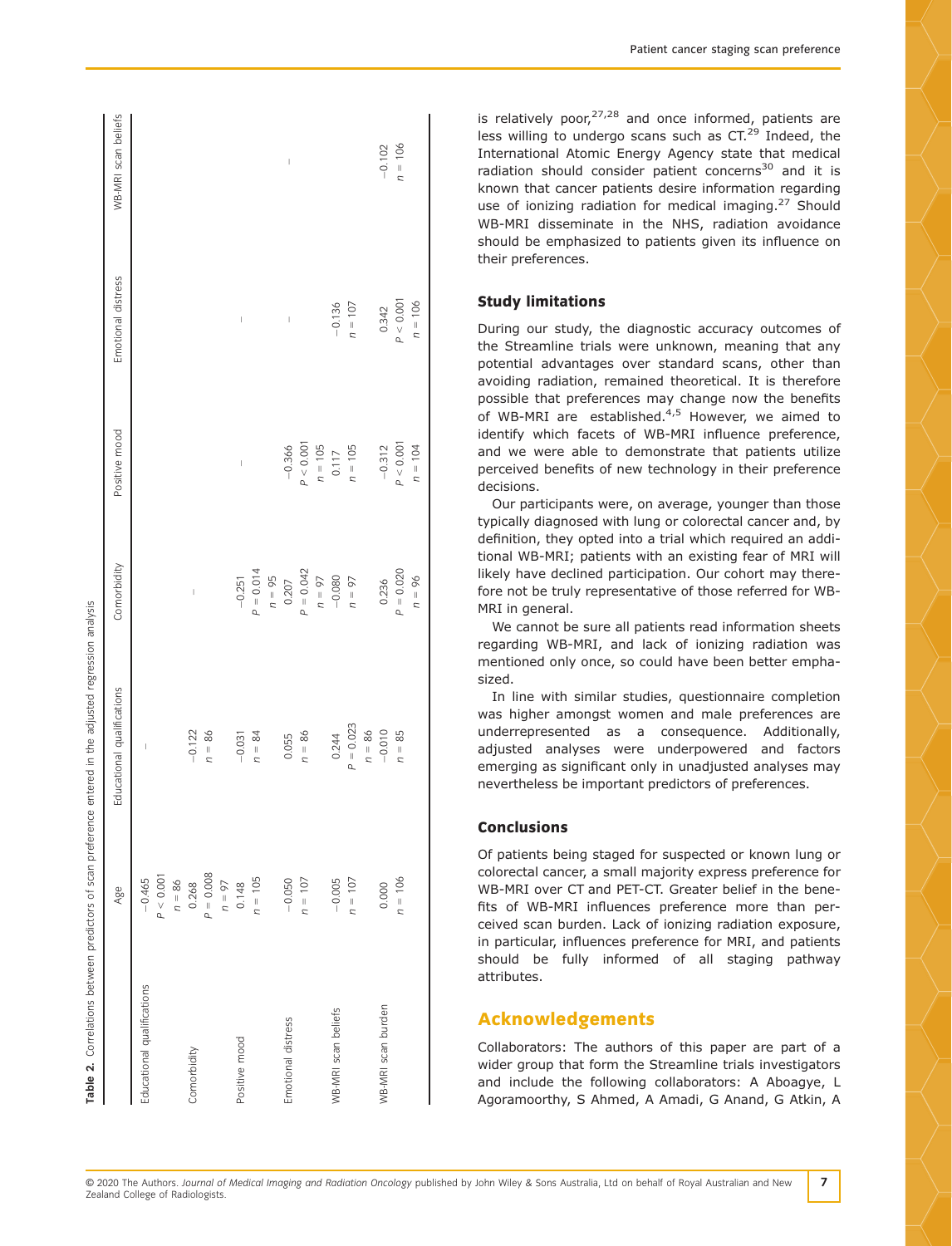Austria, S Ball, F Bazari, R Beable, H Beedham, T Beeston, N Bharwani, G Bhatnagar, A Bhowmik, L Blakeway, D Blunt, P Boavida, D Boisfer, D Breen, S Burke, R Butawan, Y Campbell, E Chang, D Chao, S Chukundah, B Collins, C Collins, V Conteh, J Couture, J Crosbie, H Curtis, A Daniel, L Davis, K Desai, M Duggan, S Ellis, C Elton, A Engledow, C Everitt, S Ferdous, A Frow, M Furneaux, N Gibbons, R Glynne-Jones, A Gogbashian, S Gourtsoyianni, A Green, Laura Green, Liz Green, A Groves, A Guthrie, E Hadley, A Hameeduddin, G Hanid, S Hans, B Hans, A Higginson, L Honeyfield, H Hughes, J Hughes, L Hurl, E Isaac, M Jackson, A Jalloh, R Jannapureddy, A Jayme, A Johnson, E Johnson, P Julka, J Kalasthry, E Karapanagiotou, S Karp, C Kay, J Kellaway, S Khan, D Koh, T Light, P Limbu, S Lock, I Locke, T Loke, A Lowe, N Lucas, S Maheswaran, S Mallett, E Marwood, J McGowan, F Mckirdy, T Mills-Baldock, T Moon, V Morgan, S Nasseri, P Nichols, C Norman, E Ntala, A Nunes, A Obichere, J O'Donohue, I Olaleye, A Onajobi, T O'Shaughnessy, A Padhani, H Pardoe, W Partridge, U Patel, K Perry, W Piga, D Prezzi, K Prior, S Punwani, J Pyers, H Rafiee, F Rahman, I Rajanpandian, S Ramesh, S Raouf, K Reczko, A Reinhardt, D Robinson, P Russell, K Sargus, E Scurr, K Shahabuddin, A Sharp, B Shepherd, K Shiu, H Sidhu, I Simcock, C Simeon, A Smith, D Smith, D Snell, J Spence, R Srirajaskanthan, V Stachini, S Stegner, J Stirling, N Strickland, K Tarver, J Teague, M Thaha, M Train, S Tulmuntaha, N Tunariu, K van Ree, A Verjee, C Wanstall, S Weir, S Wijeyekoon, J Wilson, S Wilson, T Win, L Woodrow and D Yu.

This work was supported by the National Institute of Health Research health technology assessment NIHR HTA programme (grant number 10/68/01) and will be published in full in Health Technology Assessment. The project is supported by researchers at the National Institute for Health Research University College London Hospitals Biomedical Research Centre. S.M.J. is a Wellcome Trust Senior Fellow in Clinical Science. S.M.J. is supported by the Roy Castle Lung Cancer Foundation, the Rosetrees Trust, the Welton Trust, the Garfield Weston Trust and UCLH Charitable Foundation. Department of Health Disclaimer: This report presents independent research commissioned by the National Institute for Health Research (NIHR). The views and opinions expressed by authors in this publication are those of the authors and do not necessarily reflect those of the NHS, the NIHR, NETSCC or the HTA programme or the Department of Health.

#### References

- 1. Pierce DA, Preston DL. Radiation-related cancer risks at low doses among atomic bomb survivors. Radiat Res 2000; 154: 178–86.
- 2. Kim HS, Lee KS, Ohno Y, van Beek EJ, Biederer J. PET/ CT Versus MRI for Diagnosis, Staging, and Follow-Up of Lung Cancer. J Magn Reson Imaging 2015; 42: 247-60.
- 3. National Institute for Health and Care Excellence. Myeloma: diagnosis and management. NICE guideline [NG35]. (Updated 2018 October; cited 19 September 2019). Available from: https://www.nice.org.uk/ guidance/ng35/chapter/Recommendations#imaginginvestigations.
- 4. Taylor SA, Mallett S, Beare S et al. Diagnostic accuracy of whole-body MRI versus standard imaging pathways for metastatic disease in newly diagnosed colorectal cancer: the prospective Streamline C trial. Lancet Gastroenterol Hepatol 2019; 4: 529–37.
- 5. Taylor SA, Mallett S, Ball S et al. Diagnostic accuracy of whole-body MRI versus standard imaging pathways for metastatic disease in newly diagnosed non-small-cell lung cancer: the prospective Streamline L trial. Lancet Respir Med 2019; 7: 523–32.
- 6. UK Department of Health. Equity and excellence: liberating the NHS. 2010. (cited 19 September 2019. Available from: https://assets.publishing.service.gov.uk/ government/uploads/system/uploads/attachment\_data/ file/213823/dh\_117794.pdf.
- 7. Polaris JJ, Katz JN. "Appropriate" diagnostic testing: supporting diagnostics with evidence-based medicine and shared decision making. BMC Res Notes 2014: 7: 922
- 8. Brocken P, van der Heijden EH, Oud KT et al. Distress in suspected lung cancer patients following rapid and standard diagnostic programs: a prospective observational study. Psychooncol 2015; 24: 433–41.
- 9. Melendez JC, McCrank E. Anxiety-related reactions associated with magnetic resonance imaging examinations. JAMA 1993; 270: 745–47.
- 10. Evans REC, Taylor SA, Beare S et al. Perceived patient burden and acceptability of whole body MRI for staging lung and colorectal cancer; comparison with standard staging investigations. Br J Radiol 2018; 91: 20170731.
- 11. Petersen GS, Knudsen JL, Vinter MM. Cancer patients' preferences of care within hospitals: a systematic literature review. Int J Qual Health Care 2015; 27: 384-95.
- 12. Buchanan J, Wordsworth S, Schuh A. Patients' preferences for genomic diagnostic testing in chronic lymphocytic leukaemia: a discrete choice experiment. Patient 2016; 9: 525–36.
- 13. Hobbs MM, Taylor DB, Buzynski S, Peake RE. Contrast-Enhanced Spectral Mammography (CESM) and Contrast Enhanced MRI (CEMRI): patient preferences and tolerance. J Med Imaging Radiat Oncol 2015; 59: 300-5.
- 14. Taylor SA, Mallett S, Miles A et al. Streamlining staging of lung and colorectal cancer with whole body MRI; study protocols for two multicentre, non-randomised, single-arm, prospective diagnostic accuracy studies (Streamline C and Streamline L). BMC Cancer 2017; 17: 299.
- 15. Evans R, Taylor S, Janes S et al. Patient experience and perceived acceptability of whole-body magnetic resonance imaging for staging colorectal and lung cancer compared with current staging scans: a qualitative study. BMJ Open 2017; 7: e016391.